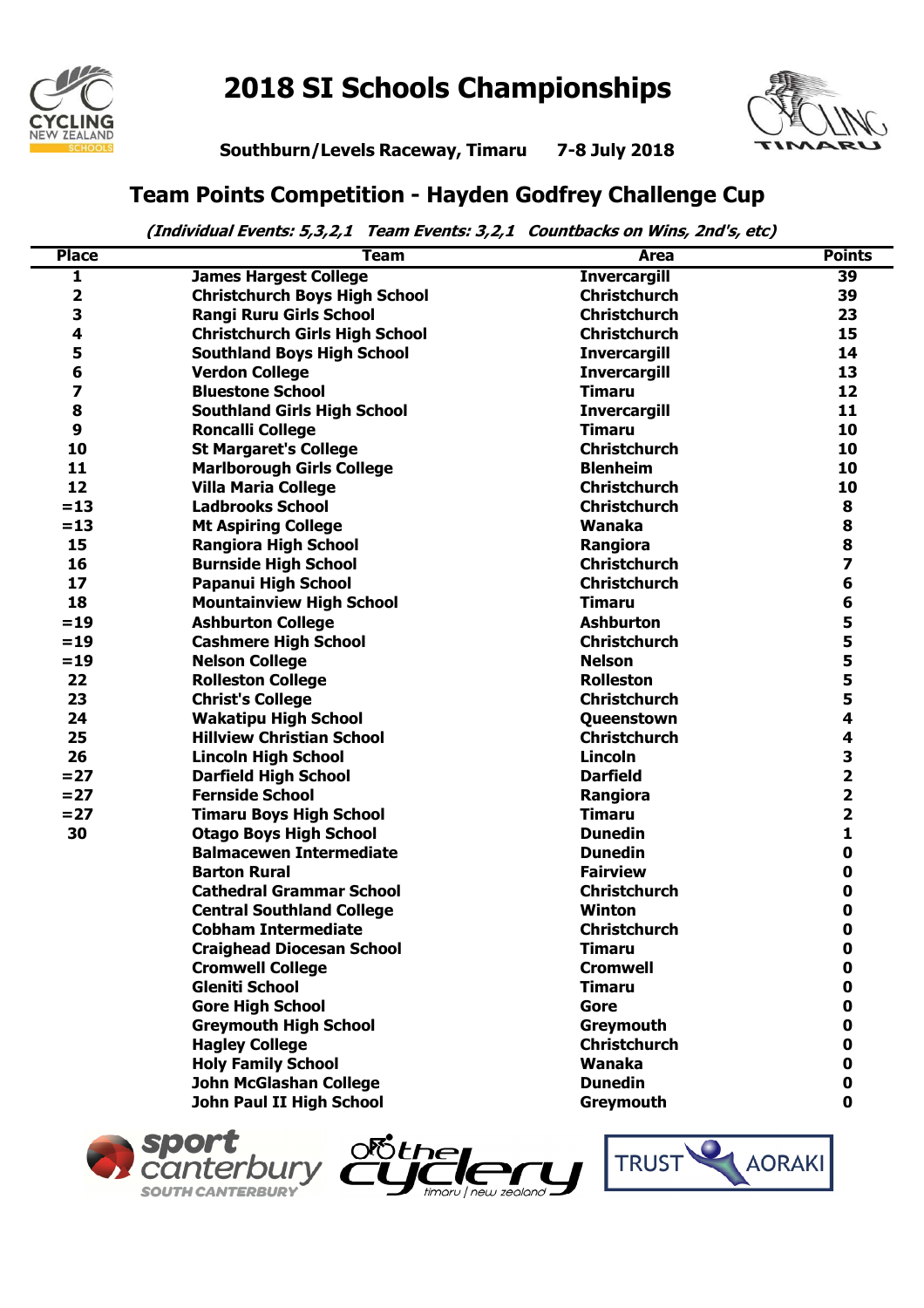| Kaiapoi High School               | <b>Kaiapoi</b>      | 0 |
|-----------------------------------|---------------------|---|
| <b>Marlborough Boys College</b>   | <b>Blenheim</b>     | 0 |
| <b>Medbury School</b>             | <b>Christchurch</b> | 0 |
| <b>Otago Girls High School</b>    | <b>Dunedin</b>      | 0 |
| <b>Riccarton High School</b>      | <b>Christchurch</b> | 0 |
| <b>Shirley Boys High School</b>   | <b>Christchurch</b> | 0 |
| South Otago High School           | <b>Balclutha</b>    | 0 |
| <b>St Bede's College</b>          | <b>Christchurch</b> | 0 |
| <b>St Hilda's Collegiate</b>      | <b>Dunedin</b>      | 0 |
| <b>St Kevin's College</b>         | <b>Oamaru</b>       | 0 |
| <b>St Thomas of Canterbury</b>    | Timaru              | 0 |
| <b>Tahuna Normal Intermediate</b> | <b>Dunedin</b>      | 0 |
| <b>Timaru Girls High School</b>   | Timaru              | Ω |

Printed 7 Jul 18 SportScore **WWW.pegasuscycling.nz** SportScore SportScore